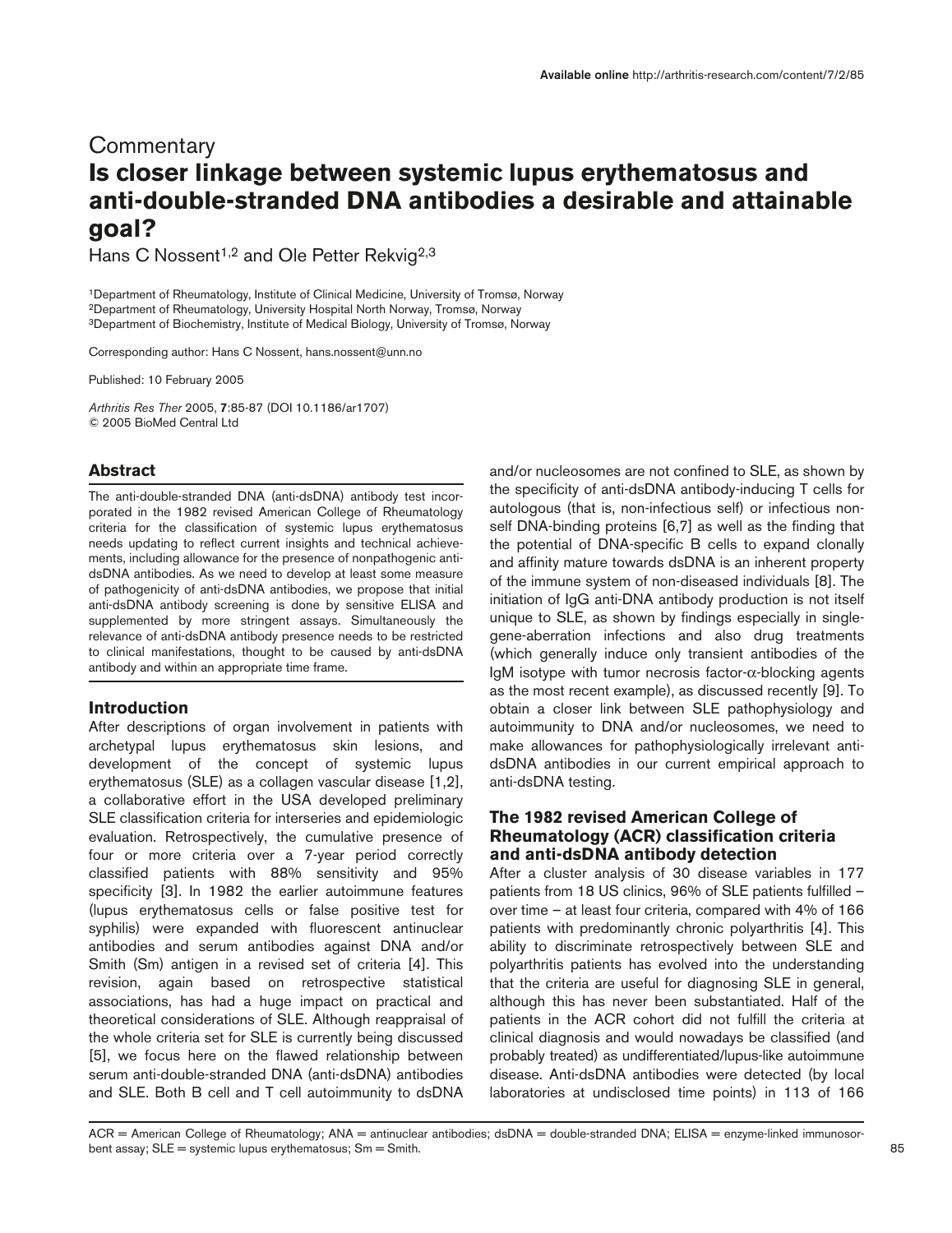(67%) SLE patients and 7 of 91 (8%) control patients, also resulting in low positive (8) and negative (0.4) likelihood ratios for SLE with anti-dsDNA antibody testing, as confirmed by more recent data [10]. A basic flaw with this criteria set is the 'two for the price of one' principle: the presence of either anti-dsDNA or anti-Sm antibody results in the fulfillment of two criteria, namely criteria 10 (anti-DNA/anti-Sm antibody) and 11 (a positive antinuclear antibodies (ANA) test, caused by the anti-DNA/anti-Sm antibody). When classifying patients in the clinic or in studies, the presence of anti-dsDNA (or anti-Sm antibodies) should therefore eliminate the use of ANA as a criterion; this will require more clinical features to be present for SLE classification, and this relatively simple alteration might significantly alter the face of SLE as we know it today.

The broad definition of 'antibody to native DNA in an abnormal titer' [4] reflects technical standards more than 30 years old and has allowed an outgrowth of methods for anti-dsDNA antibody detection. All current assays detect anti-dsDNA antibodies with divergent properties in terms of avidity, structural specificity and clinical associations [11]. If the anti-dsDNA antibody criterion in SLE classification is to remain useful, its definition should represent current trends and insights. Head-to-head comparisons of the various assays in contemporary, unselected, multinational cohorts of patients with new-onset disease are needed to determine the specificity and sensitivity (which seem to be inversely related) of various anti-dsDNA antibody assays for SLE, while focusing on the organ specificity of anti-dsDNA antibody-mediated injury.

## **Anti-dsDNA antibodies and lupus pathophysiology**

Anti-dsDNA antibodies and SLE pathophysiology are currently quite loosely connected in both classification and clinical practice. This hampers the study of the correlation of anti-dsDNA antibodies and effects on organs in SLE, because statistical associations cannot substitute for specific anti-dsDNA antibody-mediated pathophysiological processes. Because anti-dsDNA antibodies can be eluted from diseased experimental and human lupus kidneys and are present in patient sera during proliferative lupus nephritis, they are likely to be involved in the development of lupus nephritis [12,13]. Aside from the weak correlation with skin disease activity in patients with discoid and acute cutaneous lupus erythematosus [14], there is little evidence that anti-dsDNA antibodies are pathophysiologically involved in other clinical manifestations. Recent findings that intrathecal binding of anti-dsDNA antibodies to the NR2 glutamate receptor induces apoptotic neuronal death must be confirmed in patient cohorts [15]. Assuming that antibodies detected in serum truthfully reflect the process *in situ*, we therefore need assays that can measure pathogenicity, avidity or specificity for local

DNA structures or substructures. However, anti-dsDNA antibodies might be present in sera for many years before the development of experimental and human lupus [16,17], and serum anti-dsDNA antibodies can also be detected by various techniques for a prolonged period in patients with quiescent established SLE [18]. If one accepts that this autoimmunity nonetheless relates to pathophysiological events, there is an obvious need to determine when and why the switch from nonpathogenic and clinically irrelevant to pathogenic and clinically relevant antibodies occurs. If anti-DNA antibody pathogenicity is determined by the interaction between antibody and tissue-specific antigens, the selection principle and/or the organ-specific binding properties induced by local modifications of anti-DNA antibodies must be determined [19,20].

At present, a timely relationship between the presence of anti-dsDNA antibodies and clinical manifestations is not required in SLE classification and diagnosis. For example, the previous presence of anti-dsDNA antibodies (by any assay) and accordingly a positive ANA test will qualify a patient with a UV-sensitive rash for SLE classification and diagnosis, whereas clinical manifestations do not coincide with anti-dsDNA antibody detection. Monthly increases in anti-dsDNA antibody levels (Farr assay) to guide preventive therapy in European lupus patients significantly reduced the number of relapses as well as the number of patients requiring cytotoxic agents [21]. Thus, restricting the time span for relevant (in the context of their potential to induce pathology) anti-dsDNA antibodies to a defined time period (such as 4 to 6 weeks, as suggested on the basis of clinical evidence [22]) before the occurrence of renal and skin lesions in the study and follow-up of SLE patients will provide a stronger framework for the study of the role of anti-dsDNA antibodies in SLE.

## **Anti-dsDNA antibodies assays**

We currently lack a clear strategy for evaluating the development of pathogenic anti-dsDNA antibodies. Although we recognize the limits of our knowledge on the structural specificities and avidities, affinity maturation and clinical associations of anti-dsDNA antibodies, the following provisional two-step strategy for both diagnosis and followup seems reasonable. Screening with the sensitive ELISA assay detects most anti-dsDNA antibodies irrespective of pathogenic impact [23], and following-up positive ELISA results by more stringent assays (*Crithidia luciliae* immunofluorescence, Farr assay with circular dsDNA as antigen, EliA anti-dsDNA assays or solution-phase ELISA) will determine the presence of potentially more pathogenic anti-dsDNA antibodies [11,24]. Limitations notwithstanding, this test strategy might especially aid clinicians to determine whether SLE patients suffer from cool ('benign') lupus, with mainly nonpathogenic anti-dsDNA antibodies present, or hot ('malignant') lupus, in which high-avidity anti-dsDNA